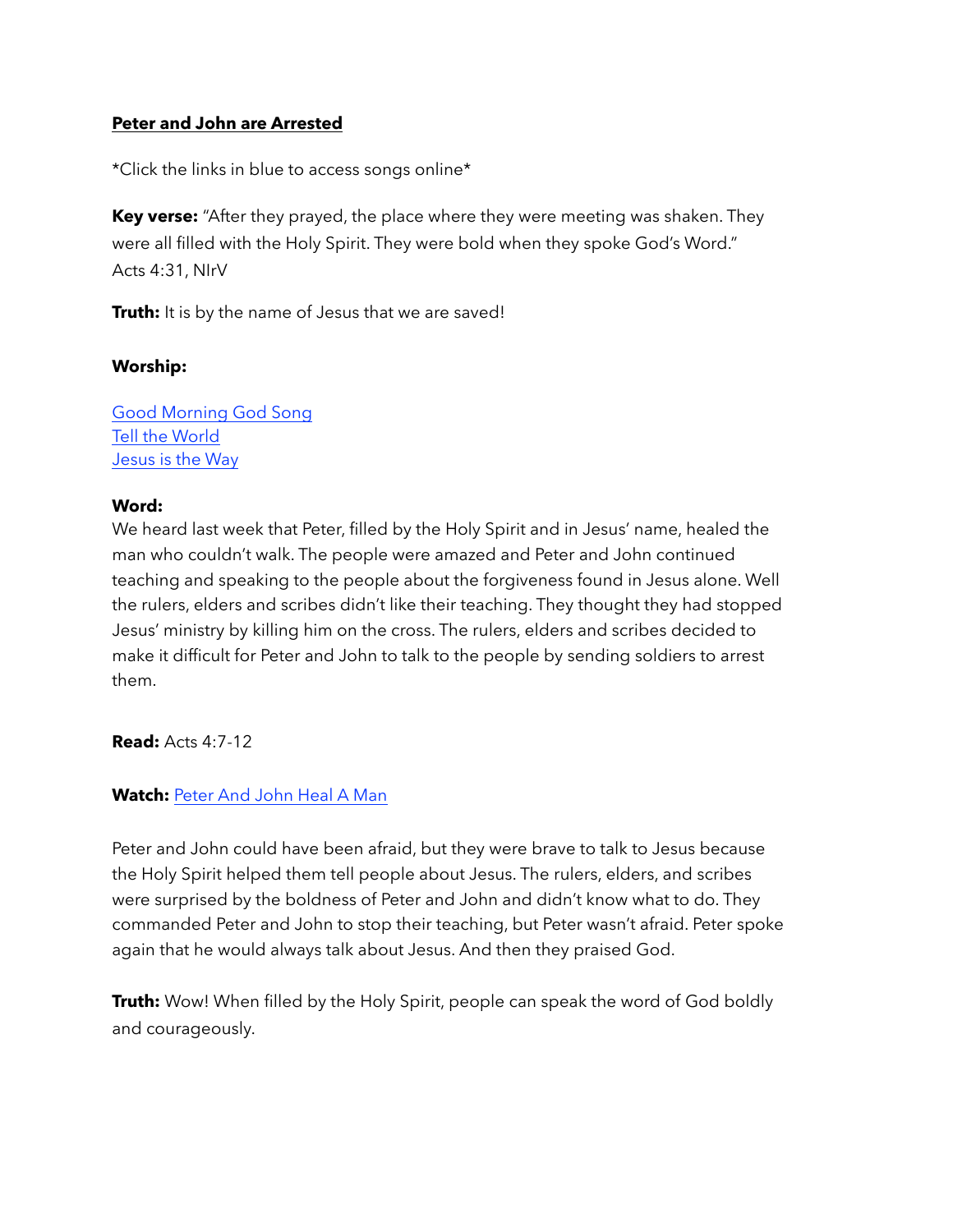Wait/**Quiet Time:** Turn out the lights and turn on a lamp if you don't have windows. Tell children: Our quiet time is a time to talk and listen to Jesus with our bodies still and quiet. **\*Praise means to thank Jesus. What can you praise Jesus for today?** Sing, [Be Still And Know That I Am God](https://www.youtube.com/watch?v=RYvN-DKh23c) (We typically sing the first verse of this song in class. This version has a few extra verses to the song). After a couple of minutes, pray and sing [What a Mighty God We Serve](https://www.youtube.com/watch?v=SDyD8poRNwA).

# **Further Discussion Questions:**

-Who should we obey? -When should we disobey people to obey God?

# **Activities to reinforce the lesson at home:**

-Color the picture of Peter and John below! What were they saying in this picture?